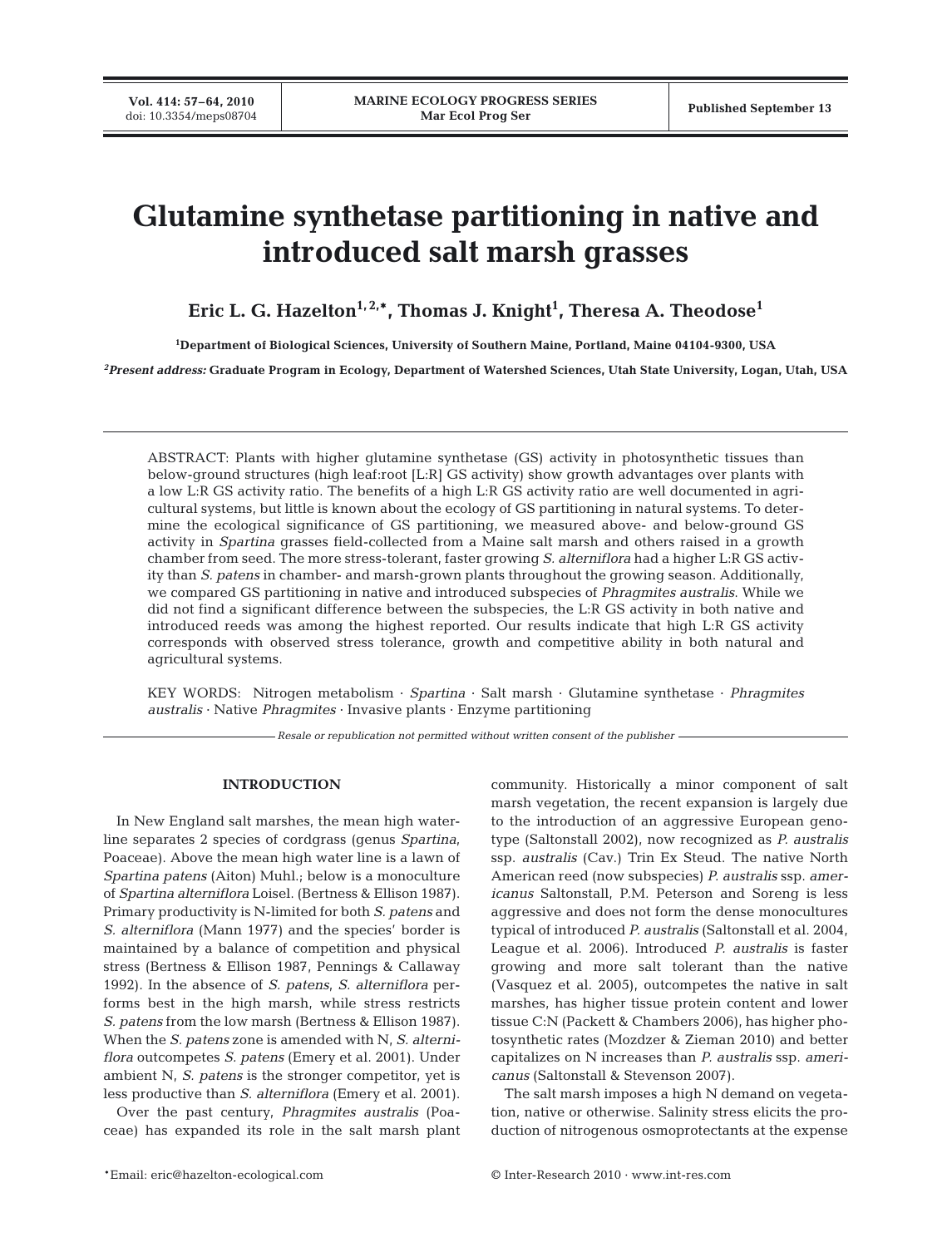of growth (Colmer et al. 1996, Hester et al. 2001), requiring a high nitrogen use efficiency (NUE) to balance stress tolerance and growth (Stewart & Rhodes 1978). *Spartina alterniflora* is more stress tolerant than *S. patens* (Maricle et al. 2007), but stress increases its N requirement (Bradley & Morris 1992). To tolerate the low marsh environment, *S. alterniflora* has a higher Nuptake rate, NUE and biomass accumulation than *S. patens* (Drake et al. 2008). *S. alterniflora* is likewise more salt tolerant than introduced *Phragmites australis* (Vasquez et al. 2006); however, once established, *P. australis* can outcompete *S. alterniflora* under field salinities and has greater N-uptake rates, tissue N concentration (Farnsworth & Meyerson 2003), shoot biomass, root biomass (under controlled conditions: introduced *P. australis* > native *P. australis* > *S. alterniflora)*, a higher affinity for N at low and high concentrations and more readily uses dissolved organic N (Mozdzer et al. 2010).

We compared *Spartina patens* and *S. alterniflora* and the 2 subspecies of *Phragmites australis* to investigate how the location of glutamine synthetase (GS) relates to growth in salt marsh plants. GS is the rate-limiting enzyme in amino acid biosynthesis (Lam et al. 1996, Kichey et al. 2006). As part of the GS-(GOGAT) cycle, GS assimilates inorganic N  $(NH_4^+)$  by catalyzing the ammination of glutamate to glutamine (Miflin & Lea 1977). Multiple isoforms of GS fall into 3 general categories: cytosolic  $GS_I$ , chloroplastic  $GS_{II}$  and root-specific GS  $(GS_R)$  (Lam et al. 1996). Leaf GS is critical to amino acid biosynthesis both via the nitrate reduction/assimilatory pathway and in recovery of photorespiratory NH4 <sup>+</sup> (Bauer et al. 1997, Cánovas et al. 2007). A recent molecular study has shown more diversity in structure and function of GS than previously recognized (Bernard et al. 2008).

Plants that preferentially increase leaf GS activity over root GS require less photosynthate for N assimilation (Schjoerring et al. 2002). Experimentally increasing leaf:root (L:R) GS activity confers a growth advantage, variously increasing photosynthetic rates (Fuentes et al. 2001), relative growth rate (Limami et al. 1999, Migge et al. 2000, Oliveira et al. 2002), stress tolerance (Hoshida et al. 2000) and tissue protein levels (Habash et al. 2001, Hirel et al. 2001, Oliveira et al. 2002, also see reviews by Andrews et al. 2004, Good et al. 2004). Transgenic plants with increased root GS activity decreased biomass production relative to controls (Limami et al. 1999, Harrison et al. 2003), indicating that the tissue-specific location of GS impacts fitness more than whole-plant GS activity.

Our first experiment compared GS partitioning in *Spartina alterniflora* and *S. patens* in the field. A second *in situ* experiment compared GS activity of *Phragmites australis* ssp. *australis* and *P. australis* ssp. *amer-* *icanus*. For our third experiment, we raised both *Spartina* spp. in a growth chamber with 3 N treatments to test the impacts of N source on GS activity. We hypothesized that the fast-growing, stress-tolerant *S. alterniflora* would have a higher L:R GS ratio than the congeneric *S. patens* in both field and controlled conditions. In *Phragmites* ssp., we hypothesized that introduced *P. australis* ssp. *australis* would have higher L:R GS activity than *P. australis* ssp. *americanus*.

### **MATERIALS AND METHODS**

*Spartina* **collection.** Samples of *S. alterniflora* and *S. patens* were collected from the Little River Marsh on the Wells National Estuarine Research Reserve (Wells, ME, 43° 20' 12.21' N, 70° 32' 24.25' W). We sampled on 3 occasions during the growing season of 2005: July  $(n = 10)$ , August  $(n = 10)$  and October  $(n = 5)$  prior to senescence. Samples were randomly selected along a transect bordering the *S. patens* and *S. alterniflora* zones. Leaf samples consisted of all above-ground growth for each plant; rhizomes were not tested for GS activity. Plant material was rinsed in cool freshwater, separated into root and shoot and placed in liquid nitrogen  $(LN_2)$ . Soil water from the root sample was filtered onto a NaCl refractometer to determine pore water salinity. Soil temperatures were recorded using an analog soil thermometer.

Cation exchange resin bags (10 g resin) were used to determine plant-available NH4 <sup>+</sup> in the *Spartina alterniflora* and *S. patens* zones (n = 10) for the growing season of July to October (modified from Binkley & Matson 1983). In autumn 2005, resins were air-dried, cleaned of roots and silt, and eluted in 1 N KCl. Following 18 h incubation at ambient temperature, vacuumfiltered (Whatman #1) elutions were sent to the University of Maine Soil Analysis Lab to determine  $NH_4^+$ concentrations.

*Phragmites* **collection.** We harvested the 3 uppermost fully developed leaves and viable root tissue from each subspecies  $(n = 10)$  from the Libby River Marsh (Scarborough, ME, 43° 33' 48.76' N, 70° 18' 34.72' W) in late August 2004. Subspecies were distinguished using morphological characteristics and type specimens were sent to the Phragmites Diagnostic Service (www.invasiveplants.net) to corroborate our identifications. Native and introduced samples were chosen haphazardly, washed in cool freshwater and immersed in  $LN_2$ . Environmental characteristics were not recorded for *P. australis*.

**Growth chamber.** For our growth chamber experiment, seeds of *Spartina alterniflora* and *S. patens* were cold-stratified at 4°C in 40‰ NaCl solution for 4 wk (modified from McIninch & Garbisch 2004) and then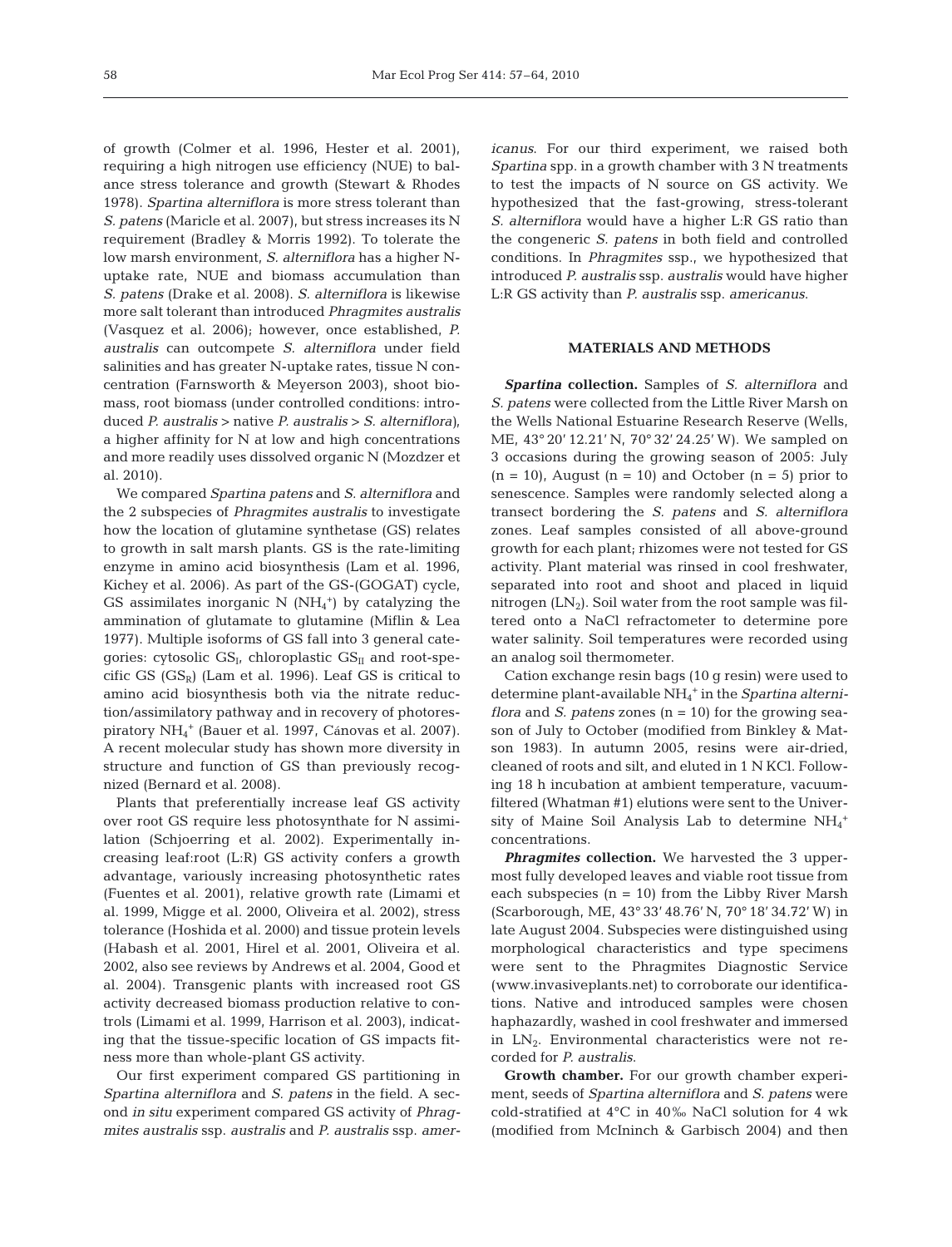planted in a medium of 50% sand and 50% (v/v) commercial potting mix. Attempts to germinate seeds on sand alone were unsuccessful. Seedlings were transplanted to individual cups and maintained under a 16 h light:8 h dark cycle of 900  $\mu$ E m<sup>-2</sup> s<sup>-1</sup> at 24 °C for 5 mo. Three N treatments consisted of either 10 mM  $NH_4^+$  (from [NH<sub>4</sub><sup>+</sup>] 2 SO<sub>4</sub>), 10 mM NO<sub>3</sub><sup>-</sup> (from KNO<sub>3</sub>) or 5 mM  $NH_4^+$  and 5 mM  $NO_3^-$ , in a modified nutrient solution. Nutrient concentrations were chosen to minimize N limitation. Non-draining nursery trays (9 plants of each species per tray) prevented crosscontamination between nutrient treatments (2 trays per treatment). The trays were arranged randomly and the plants sat in 2 to 4 cm of freshwater throughout the experiment, to avoid differential responses to a given salinity level. Water (500 ml tray<sup>-1</sup> 0.5 wk<sup>-1</sup>) and nutrient treatments (25 ml plant<sup>-1</sup> wk<sup>-1</sup>) were applied from top and bottom, respectively, providing 2.5 mg N  $m^{-2}$  $d^{-1}$ . Mature plants were harvested in the same manner as field samples. Six samples of each species per treatment were used to determine GS and an additional 6 were dried to determine biomass.

**Enzyme analysis.** All samples were stored at –70°C until processed. Leaf samples were washed in ice water (<4°C) and homogenized in liquid nitrogen using all leaf material for each plant. Viable root tissue was homogenized by the same method as leaf tissue. To extract enzymes, field samples of both *Spartina* spp. and *Phragmites australis* ssp. were ground in a chilled imidazole extraction buffer of pH 7.5 (modified from Knight & Langston-Unkefer 1988) and then clarified by centrifugation. Chamber-grown plants were treated as field samples, with one exception: enzymes were extracted in the buffer described in Long & Oaks (1990), which is compatible with assays for nitrate reductase and the GS assay used here (T. J. Knight unpubl. data). Attempts to determine nitrate reductase levels were unsuccessful on frozen tissue and were omitted from analysis (see discussion in Mendelssohn 1979). GS activity in leaf and root samples was determined by the glutamine synthetase transferase assay (Shapiro & Stadtman 1970). Each sample was assayed in triplicate and the GS activity was determined as the optical density (OD) at 540 nm.

Each sample's OD readings were averaged and standardized to GS activity (reaction product: µM gammaglutamyl-hydroxamate  $g^{-1}$  min<sup>-1</sup>). An L:R GS activity ratio was calculated from the leaf and root activities for each individual plant. Species differences were analyzed by 1- or 2-way ANOVA (see Table 2) and logtransformed as necessary (Sokal & Rohlf 2003). Ratio data were compared by Wilcoxon's signed rank test, which is more suited to ratios than ANOVA (Legendre & Legendre 2004). All statistical analyses were conducted in JMP® (SAS Institute, www.sas.com).

# **RESULTS AND DISCUSSION**

Research on agricultural species connects elevated L:R GS activity to fitness advantages and our results showed similar patterns in salt marsh grasses. Our data support the hypothesis that the faster growing and more stress-tolerant species of *Spartina* would have significantly higher L:R GS activity than the slower growing congener across all field sampling events and under certain nutrient conditions in growth chamber treatments. While we are not able to accept the hypothesis that introduced *Phragmites australis* would have higher L:R GS activity than the native subspecies, both subspecies had higher values than *Spartina* spp.

In field-collected plants, L:R GS activity varied between sampling dates in both species (see Habash et al. 2001); however, *Spartina alterniflora* was consistently higher than *S. patens* (July: p = 0.002; August:  $p = 0.0006$ ; October:  $p = 0.02$ ; species  $\times$  month:  $p =$ 0.017; Fig. 1). Root GS activity was significantly different between species for all sampling events (July: p < 0.0001; August: p < 0.0001; October: p = 0.006; Fig. 1). Leaf GS activity was only substantially different in the August samples ( $p = 0.0517$ ; Fig. 1).



Fig. 1. *Spartina alterniflora* and *S. patens*. Glutamine synthetase (GS) activity in field-collected *S. alterniflora (S.a.)* and *S. patens (S.p.)*. Results are grouped by sampling event. (a) Mean leaf and root GS activity (µM gamma-glutamylhydroxamate  $g^{-1}$  min<sup>-1</sup>). (b) Mean leaf:root GS activity ( $\pm$ 1 SE)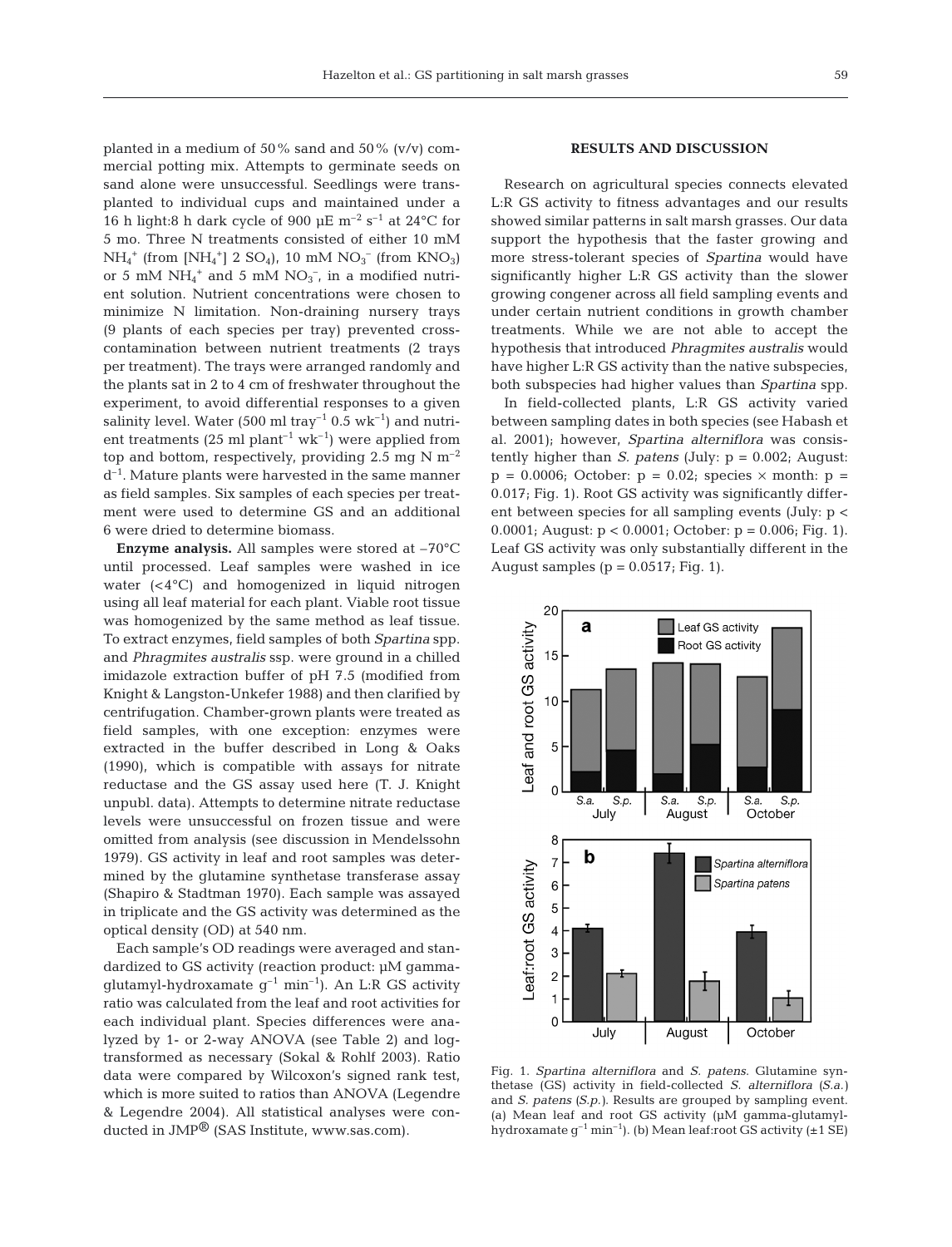Soil ammonium, salinity and temperature in *Spartina patens* and *S. alterniflora* zones were not significantly different at any sampling period (Table 1). Our samples were chosen from monocultures close to the boundary of *S. alterniflora* and *S. patens*, where the environmental conditions may not vary as dramatically as deeper within the vegetation zones.

Chamber-grown *Spartina* spp. had significantly different L:R GS activity in the nitrate  $(p = 0.02)$  and control (which received both N sources;  $p = 0.005$ ) treatments. The 2 *Spartina* spp. had similar L:R GS activity when grown on  $NH_4^+$ , but this may be related to chlorosis observed in our ammonium-treated plants, making it difficult to differentiate between treatment and injury. Similar to our field experiment, species' leaf GS activities were not significantly different in any treatment, while root GS activity differed between species in the nitrate (marginally not significant,  $p =$ 0.078) and control ( $p = 0.0003$ ) treatments (Fig. 2). Biomass varied with treatment  $(p = 0.036)$ , but not by species (Table 2), indicating that the 2 species responded similarly to N source, including decreased biomass in the nitrate treatment (Fig. 2).

*Phragmites australis* subspecies were not significantly different in leaf, root or L:R GS activity (Fig. 3). Leaf GS activities in both *P. australis* ssp. were comparable to August leaf GS in *S. alterniflora* (native: 13.09  $\pm$  0.65; introduced: 12.76  $\pm$  0.56; p = 0.729). Root GS activity was minimal in both subspecies (native: 1.12 ± 0.14; introduced:  $0.97 \pm 0.11$ ; p = 0.397), indicating that

Fig. 2. *Spartina alterniflora* and *S. patens*. Glutamine synthetase (GS) activity and biomass production in chambergrown *Spartina* grasses. *S. alterniflora* and *S. patens* samples received one of 3 N treatments:  $NH_4^+$ ,  $NO_3^-$ , or  $NH_4^+ / NO_3^$ combined. (a) Mean leaf and root GS activity (µM gammaglutamyl-hydroxamate g–1 min–1). (b) Mean leaf:root (L:R) GS activity  $(\pm 1 \text{ SE})$ . (c) Biomass production



Table 1. Mean *in situ* soil temperature (°C) and salinity (‰) recorded for field-collected *Spartina* grasses (±1 SE). Both temperature and salinity were measured at the same depth as the root sample. Soil ammonium is a season-long (July–October) measure, expressed as mg  $NH_4^+$  (10 g resin)<sup>-1</sup>

| Month            | S. patens         | S. alterniflora   | df | F      | p      |
|------------------|-------------------|-------------------|----|--------|--------|
| Soil salinity    |                   |                   |    |        |        |
| July             | $28.00 \pm 0.516$ | $29.00 \pm 0.516$ | 9  | 1.875  | 0.1877 |
| August           | $29.90 \pm 0.348$ | $30.10 \pm 0.348$ | 9  | 0.1651 | 0.6893 |
| October          | $13.80 \pm 2.142$ | $14.80 \pm 2.142$ | 4  | 0.1098 | 0.7498 |
| Soil temperature |                   |                   |    |        |        |
| July             | $17.10 \pm 0.272$ | $16.60 \pm 0.272$ | 9  | 1.6917 | 0.2098 |
| August           | $15.00 \pm 0.189$ | $15.40 \pm 0.189$ | 9  | 2.25   | 0.151  |
| October          | $8.00 \pm 0.424$  | $7.40 \pm 0.424$  | 4  |        | 0.3466 |
| Soil ammonium    |                   |                   |    |        |        |
| July-October     | $1.59 \pm 0.21$   | $1.31 \pm 0.21$   | 9  | 0.8232 | 0.376  |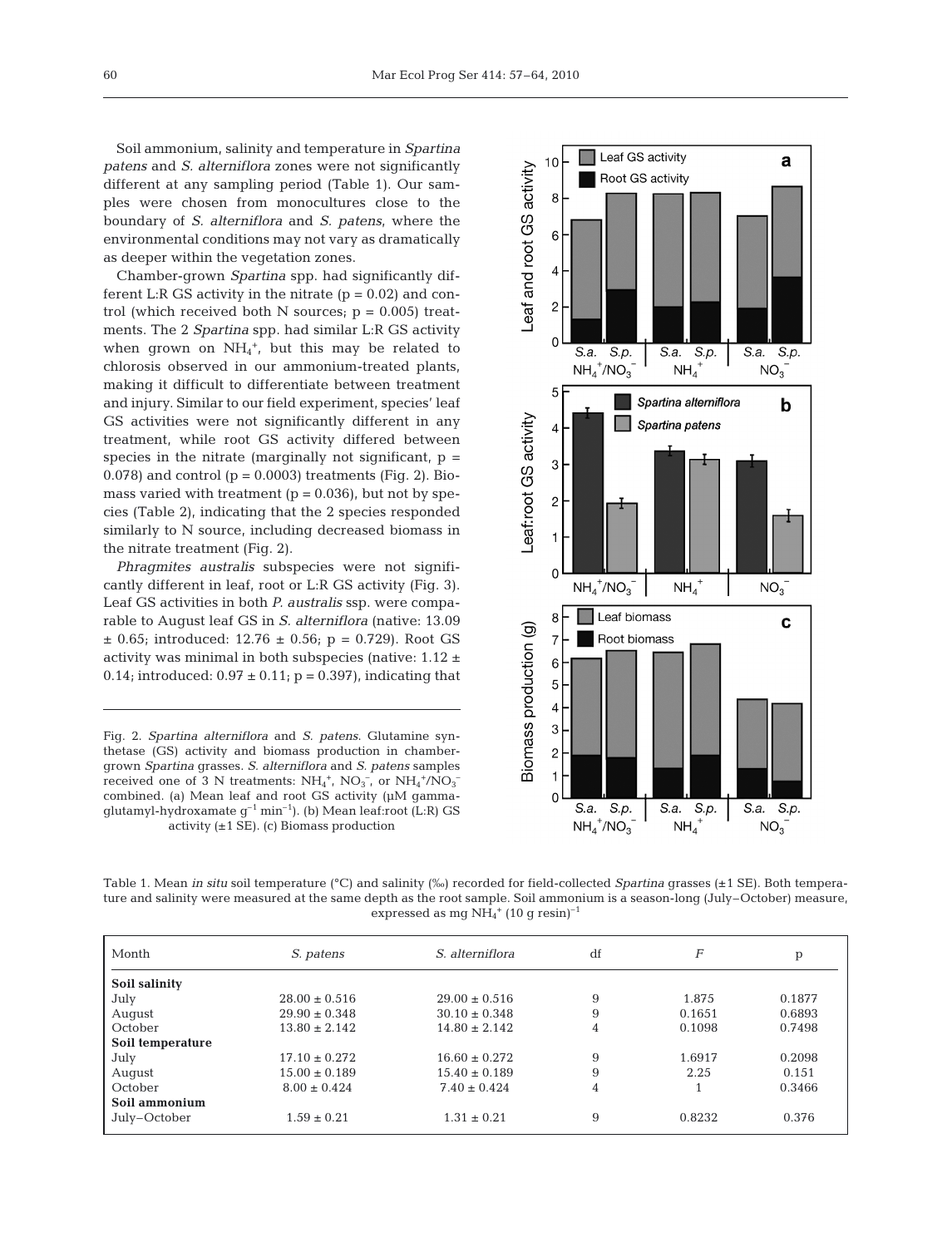| Source         | Variable       | Effect                     | df             | F     | p        |
|----------------|----------------|----------------------------|----------------|-------|----------|
| Field          | Leaf GS        | <b>Species</b>             |                | 1.83  | 0.184    |
|                |                | Month                      | $\overline{2}$ | 1.98  | 0.151    |
|                |                | $Species \times Month$     | $\overline{2}$ | 2.23  | 0.121    |
|                | Root GS        | <b>Species</b>             |                | 0.31  | 0.584    |
|                |                | Month                      | $\overline{2}$ | 10.46 | 0.002    |
|                |                | $Species \times Month$     | $\overline{2}$ | 38.49 | < 0.0001 |
|                | L:RGS          | <b>Species</b>             |                | 36.71 | < 0.0001 |
|                |                | Month                      | $\overline{2}$ | 4.65  | 0.015    |
|                |                | $Species \times Month$     | $\overline{2}$ | 4.48  | 0.017    |
| Growth chamber | Leaf GS        | <b>Species</b>             |                | 0.05  | 0.82     |
|                |                | Treatment                  | $\overline{2}$ | 1.47  | 0.247    |
|                |                | $Species \times Treatment$ | $\overline{2}$ | 0.001 | 0.999    |
|                | Root GS        | <b>Species</b>             |                | 12.27 | 0.0015   |
|                |                | Treatment                  | $\overline{2}$ | 1.56  | 0.227    |
|                |                | $Species \times Treatment$ | $\overline{2}$ | 1.82  | 0.179    |
|                | L:RGS          | <b>Species</b>             |                | 11.94 | 0.0017   |
|                |                | Treatment                  | $\overline{2}$ | 1.96  | 0.159    |
|                |                | $Species \times Treatment$ | $\overline{2}$ | 2.55  | 0.095    |
|                | <b>Biomass</b> | <b>Species</b>             |                | 0.004 | 0.949    |
|                |                | Treatment                  | $\overline{2}$ | 3.77  | 0.035    |
|                |                | $Species \times Treatment$ | $\overline{2}$ | 0.08  | 0.919    |

Table 2. Results of 2-way ANOVAs on leaf and root glutamine synthetase (GS) activities ( $\mu$ M gamma-glutamyl-hydroxamate g<sup>-1</sup> min–1), leaf:root (L:R) GS activity ratios and biomass production (g dry weight) in *Spartina* grasses from field and growth chamber studies. Values in **bold** are significant



Fig. 3. *Phragmites australis* ssp. Glutamine synthetase (GS) activity in field-collected native *(P. australis* ssp. *americanus)* and introduced *(P. australis* ssp. *australis) P. australis* subspecies. (a) Mean leaf and root GS activity ( $\mu$ M gammaglutamyl-hydroxamate  $g^{-1}$  min<sup>-1</sup>). (b) Mean leaf:root GS activity  $(\pm 1 \text{ SE})$ 

this species conducts nearly all N assimilation in photosynthetic tissue.

The magnitude of GS partitioning in *Phragmites australis* subspecies exceeds any terrestrial plant identified in the literature, excluding transgenic or hybrid plants. Previous studies have found L:R GS activity ratios as high as 12:1 in transgenic tobacco *(Nicotiana* spp.) which overexpresses genes for leaf GS (T. J. Knight unpubl. data), and 21:1 in hybrid strawberries *(Fragaria* spp.; Claussen & Lenz 1999). Work on submerged marine angiosperms *Zostera noltii* and *Cymodocea nodosa* reported L:R GS activities more than 10-fold the values recorded in terrestrial plants, which corresponded to differences in their growth rates (Kraemer & Mazzella 1999), demonstrating that the fitness advantages associated with high L:R GS activity hold true across a broad range of taxa.

In the absence of a direct comparison, our observed L:R GS activities coincide with reports of fitness and growth within and between our study genera. Both subspecies of *Phragmites australis* assimilate organic N faster than *Spartina alterniflora* (Mozdzer et al. 2010). Introduced *P. australis* has faster growth rates than *S. patens* (Windham 2001) and *S. alterniflora* (Farnsworth & Meyerson 2003), and *S. alterniflora* has higher NUE, relative growth rate and biomass production than *S. patens* (Drake et al. 2008).

Prior work on GS in salt marsh plants found that GS activity changed with environmental cues. Stewart & Rhodes (1978) tested activity of N-assimilation enzymes in salt marsh species, proposing that production of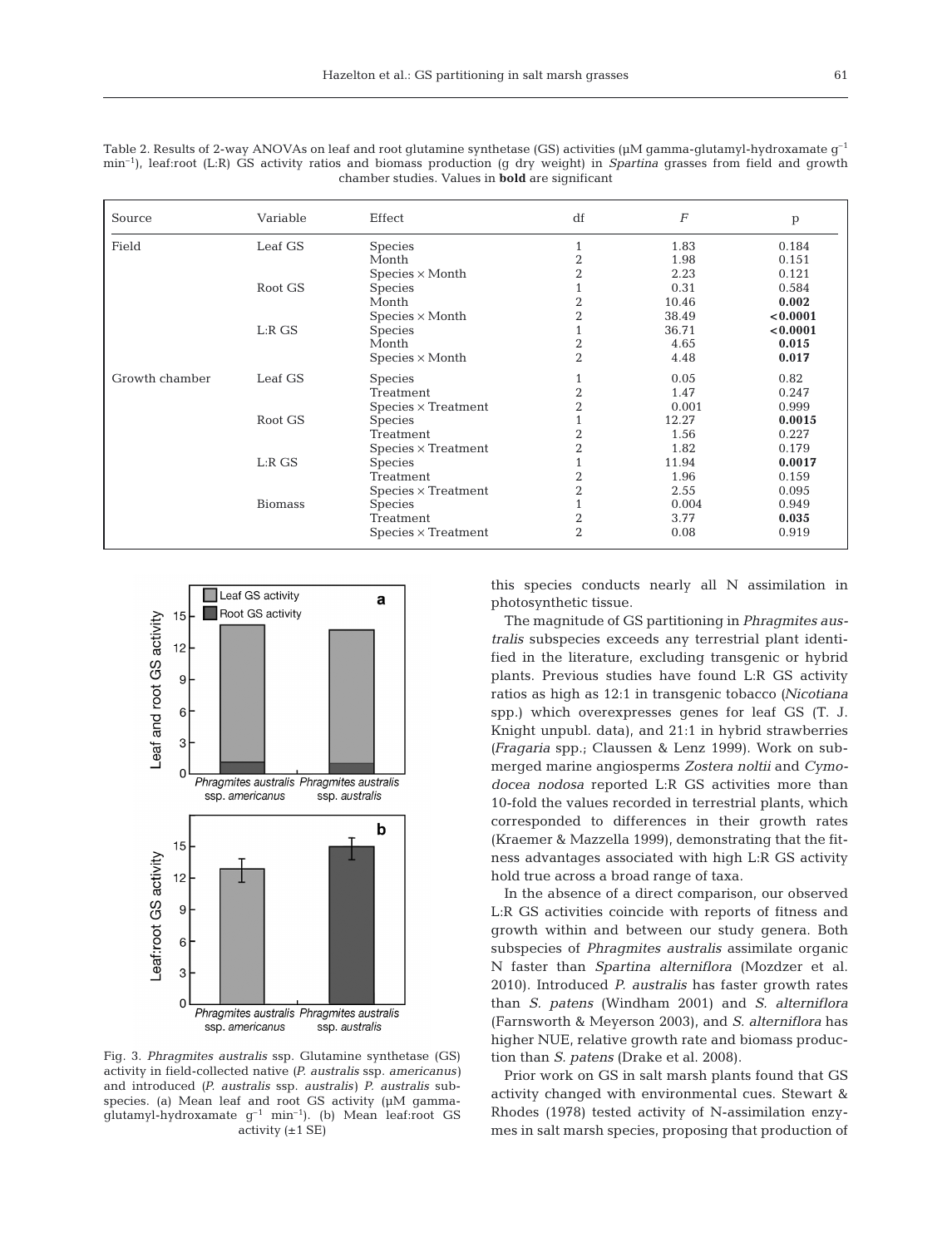N-based osmolytes requires a high NUE. As salinities increased, leaf GS increased and root GS decreased in all species tested. In a later study, Ahmad et al. (1982) found that  $GS_{II}$  and  $GS_{R}$  in the halophyte *Triglochin maritima* were more sensitive to salinity than  $GS_{I}$ , and salinity decreases root GS activity. Following increased leaf GS activity, glutamine levels increased, followed by proline, glycine betaine and other compatible solutes. Increases in GS activity may be a direct response to physiological stress, either for osmolyte production or stress recovery (Stewart et al. 1977). Salt-sensitive root GS may offer a fitness advantage to halophytes. Our observation that root GS activities changed with time and N source, while leaf GS activity remained constant, suggests that multiple cues (temporal or environmental) affect root GS, while leaf GS is less sensitive.

Many plants (particularly C4 plants) require a low level of salinity in order to reach their photosynthetic maximum. In *Spartina alterniflora*, C:N decreases and tissue N increases with rising salinity (Bradley & Morris 1992), which also corresponds with elevated proline and glycine betaine levels (Naidoo et al. 1992) and an elevated growth rate at moderate salinities (Wang et al. 2006). *Spartina* spp. reach their optimum growth rate and stomatal conductance at salinities between 10 and 20‰ (Maricle et al. 2007). Experimental results have shown that N uptake and relative growth rate increase in *Phragmites australis* with increasing salinities (Chambers et al. 1998, Vasquez et al. 2005). Native *P. australis* increases N uptake with up to 20‰ increased salinity (Mozdzer et al. 2010). Hartzendorf & Rolletschek (2001) observed an increase in proline and glutamine concentrations and a decrease in asparagines and glutamate in *P. australis* leaf and rhizome tissue with increasing salinity. Similar changes in photosynthetic rate, tissue N, N uptake, growth rate and amino acid concentrations have been observed in plants with elevated L:R GS activity (reviewed in Andrews et al. 2004, Good et al. 2004). Inducible increases in L:R GS activity may impact the way plants avoid (osmolyte production), tolerate (salinity-resistant physiology) or recover from (increased amino acid biosynthesis) physical stress.

In conclusion, the faster growing and more stresstolerant *Spartina* species had a higher L:R GS activity rate than its congener in both field and controlledgrowth studies. Our observations coincide with reports of growth, stress tolerance and competition in these 2 species. We did not find higher L:R GS activity in the competitively dominant *Phragmites australis* ssp. *australis* than the native *P. australis* ssp. *americanus*; however, our observations may be more important than the initial question. The magnitude of GS partitioning observed in *P. australis* ssp. was among the highest reported and may contribute to the success of this cosmopolitan species known for high relative growth rate and NUE. The relationship between our results and observations in the literature warrant further research into both the mechanism and ecology of L:R GS partitioning.

*Acknowledgements.* The authors thank B. Blossey, A. Dayton, M. Dionne, P. Hazelton, L. Jones, S. Lindsay, B. Logan, J. Roths, L. Vickers, J. Wheeler, T. Willis and K. Wilson for their ideas, sweat and support. This study was partially supported by a Maine ScienceCorps Teaching Fellowship (NSF grant no. DGE-0440560 to E.H.), a USM Biology Teaching Assistantship to E.H. and the USM Biol. Dept. Grad. Res. Fund. Fieldwork at Rachel Carson National Wildlife Refuge and Wells National Estuarine Research Reserve was conducted under permit no. 53553-2005-023. To the authors' knowledge, the experiments presented here comply with the current laws of the country in which they were performed and all material was collected under the requisite permits for each site.

#### LITERATURE CITED

- ► Ahmad I, Larher F, Mann AF, McNally SF, Stewart GR (1982) Nitrogen metabolism in halophytes. IV. Characteristics of glutamine synthetase from *Triglochin maritima* L. New Phytol 91:585–595
- ► Andrews M, Lea PJ, Raven JA, Lindsey K (2004) Can genetic manipulation of plant nitrogen assimilation enzymes result in increased crop yield and greater N-use efficiency? An assessment. Ann Appl Biol 145:25–40
- ► Bauer D, Biehler K, Fock H, Carrayol E, Hirel B, Migge A, Becker TW (1997) A role for cytosolic glutamine synthetase in the remobilization of leaf nitrogen during water stress in tomato. Physiol Plant 99:241–248
- ▶ Bernard SM, Møller ALB, Dionisio G, Kichey T and others (2008) Gene expression, cellular localisation and function of glutamine synthetase isozymes in wheat *(Triticum aestivum)*. Plant Mol Biol 67:89–105
- ▶ Bertness MD, Ellison AM (1987) Determinants of pattern in a New England salt marsh plant community. Ecol Monogr 57:129–147
	- Binkley D, Matson M (1983) Ion exchange resin bag method for assessing forest soil nitrogen availability. Soil Sci Soc Am J 47:1050–1052
- ► Bradley PM, Morris JT (1992) Effects of salinity on the critical nitrogen concentration of *Spartina alterniflora* Loisel. Aquat Bot 43:149–161
- Cánovas FM, Avila C, Cantón FR, Canas RA, de la Torre F ➤ (2007) Ammonium assimilation and amino acid metabolism in conifers. J Exp Bot 58:2307–2318
- ▶ Chambers RM, Mozdzer TJ, Ambrose JC (1998) Effects of salinity and sulfide on the distribution of *Phragmites australis* and *Spartina alterniflora* in a tidal salt marsh. Aquat Bot 62:161–169
- ► Claussen W, Lenz F (1999) Effect of ammonium or nitrate nutrition on net photosynthesis, growth and activity of the enzymes nitrate reductase and glutamine synthetase in blueberry, raspberry and strawberry. Plant Soil 208: 95–102
- Colmer TD, Fan TWM, Lauchli A, Higashi RM (1996) Interac-➤tive effects of salinity, nitrogen and sulphur on the organic solutes in *Spartina alterniflora* leaf blades. J Exp Bot 47: 369–375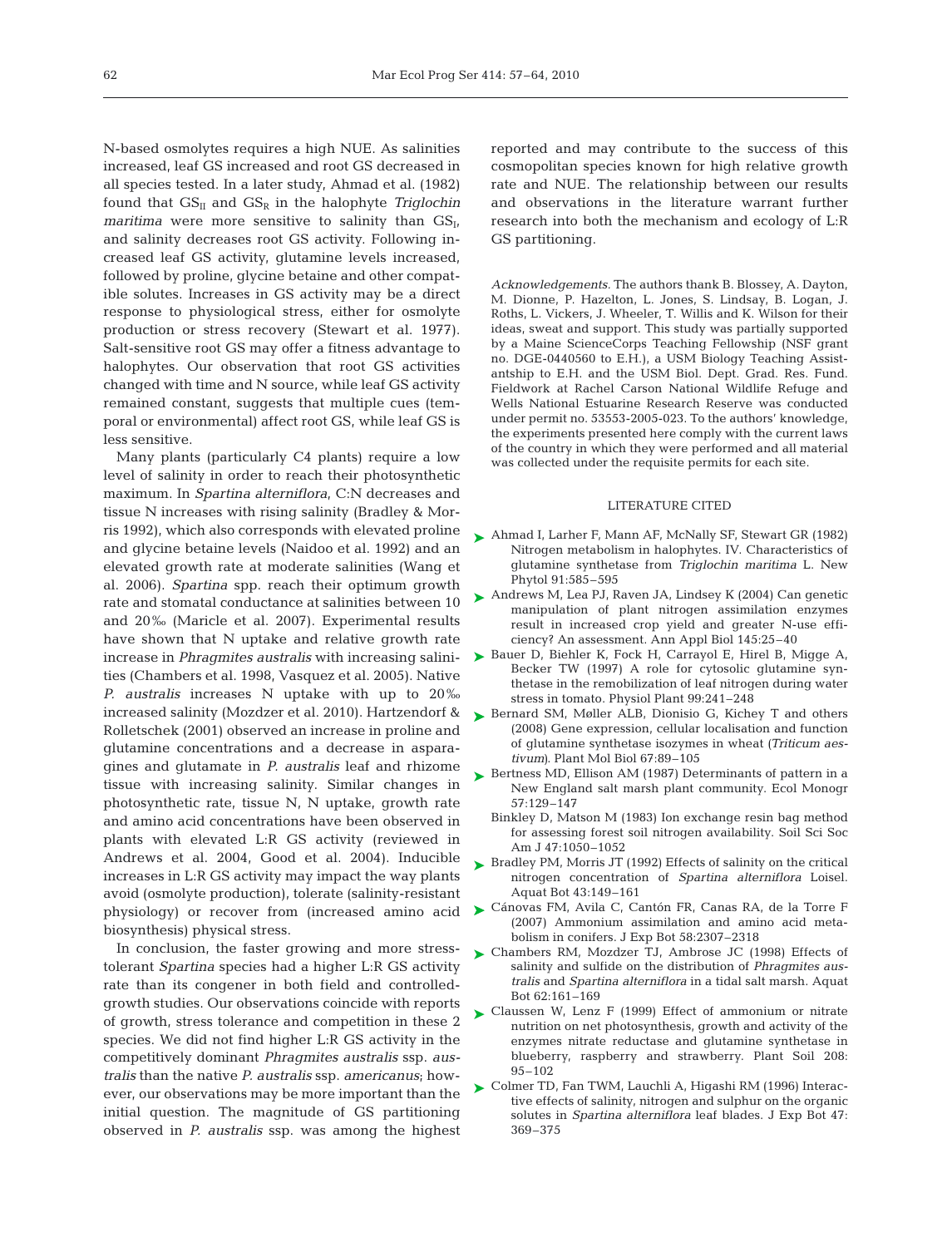- ► Drake DC, Peterson BJ, Deegan LA, Harris LA, Miller EE, Warren RS (2008) Plant nitrogen dynamics in fertilized and natural New England salt marshes: a paired <sup>15</sup>N tracer study. Mar Ecol Prog Ser 354:35–46
- ► Emery NC, Ewanchuk PJ, Bertness MD (2001) Competition and salt-marsh plant zonation: stress tolerators may be dominant competitors. Ecology 82:2471–2485
- ► Farnsworth EJ, Meyerson LA (2003) Comparative ecophysiology of four wetland plant species along a continuum of invasiveness. Wetlands 23:750–762
- ► Fuentes SI, Allen DJ, Ortiz-Lopez A, Hernandez G (2001) Over-expression of cytosolic glutamine synthetase increases photosynthesis and growth at low nitrogen concentrations. J Exp Bot 52:1071–1081
- ► Good AG, Shrawat AK, Muench DG (2004) Can less yield more? Is reducing nutrient input into the environment compatible with maintaining crop production? Trends Plant Sci 9:597–605
- ▶ Habash DZ, Rong HL, Wallsgrove RM, Leigh R (2001) The role of cytosolic glutamine synthetase in wheat. Ann Appl Biol 138:83–89
- ▶ Harrison J, Pou de Crescenzo MA, Sene O, Hirel B (2003) Does lowering glutamine synthetase activity in nodules modify nitrogen metabolism and growth of *Lotus japponicus*? Plant Physiol 133:253–262
- ► Hartzendorf T, Rolletschek H (2001) Effects of NaCl-salinity on amino acid and carbohydrate contents of *Phragmites australis*. Aquat Bot 69:195–208
- ► Hester MW, Mendelssohn IA, McKee KL (2001) Species and population variation to salinity stress in *Panicum hemitomon*, *Spartina patens* and *Spartina alterniflora*: morphological and physiological constraints. Environ Exp Bot 46:277–297
- ► Hirel B, Bertin P, Quillere I, Bourdoncle W and others (2001) Towards a better understanding of the genetic and physiological basis for nitrogen use efficiency in maize. Plant Physiol 125:1258–1270
- ► Hoshida H, Tanaka Y, Hibino T, Hayashi Y, Tanaka A, Takabe T, Takabe T (2000) Enhanced tolerance to salt stress in transgenic rice that overexpresses chloroplast glutamine synthetase. Plant Mol Biol 43:103–111
- ► Kichey T, Heumez E, Pocholle D, Pageau K and others (2006) Combined agronomic and physiological aspects of nitrogen management in wheat highlight a central role for glutamine synthetase. New Phytol 169:265–278
- Knight TJ, Langston-Unkefer PJ (1988) Enhancement of sym-➤ biotic dinitrogen fixation by a toxin-releasing plant pathogen. Science 241:951–954
- ► Kraemer GP, Mazzella L (1999) Nitrogen acquisition, storage, and use by the co-occurring Mediterranean seagrasses *Cymodocea nodosa* and *Zostera noltii*. Mar Ecol Prog Ser 183:95–103
- Lam HM, Coschigano KT, Oliveira IC, Melo-Oliveira R, ➤ Coruzzi GM (1996) The molecular-genetics of nitrogen assimilation into amino acids in higher plants. Annu Rev Plant Physiol Mol Biol 47:569–593
- League MT, Colbert EP, Seliskar DM, Gallagher JL (2006) ➤ Rhizome growth dynamics of native and exotic haplotypes of *Phragmites australis* (common reed). Estuaries 29: 269–276
	- Legendre P, Legendre L (2004) Numerical ecology, 2nd English edn. Elsevier, Amsterdam
- ► Limami A, Phillipson B, Ameziane R, Pernollet N and others (1999) Does root glutamine synthetase control plant biomass production in *Lotus japonicus* L.? Planta 209: 495–502
- ► Long DM, Oaks A (1990) Stabilization of nitrate reductase in maize roots by chemostatin. Plant Physiol 93:846–850
- Mann KH (1977) Nitrogen limitations on the productivity of *Spartina* marshes, *Laminaria* kelp beds and higher trophic levels. In: Jefferies RL, Davy AJ (eds) Ecological processes in coastal environments. Blackwell Scientific Publications, Oxford, p 363–370
- ► Maricle BR, Cobos DR, Campbell CS (2007) Biophysical and morphological leaf adaptations to drought and salinity in salt marsh grasses. Environ Exp Bot 60:458–467
	- McIninch SH, Garbisch EW (2004) Propagation of wetland plants: herbaceous plants, shrubs, and trees. Environmental Concern, St. Michaels, MD
- ► Mendelssohn IA (1979) Nitrogen-metabolism in the height forms of *Spartina alterniflora* in North Carolina. Ecology 60:574–584
	- Miflin BJ, Lea PJ (1977) Amino-acid metabolism. Annu Rev Plant Physiol Mol Biol 28:299–329
- ► Migge A, Carrayol E, Hirel B, Becker TW (2000) Leaf-specific overexpression of plastidic glutamine synthetase stimulates the growth of transgenic tobacco seedlings. Planta 210:252–260
- ► Mozdzer TJ, Zieman JC (2010) Ecophysiological differences between genetic lineages facilitate the invasion of nonnative *Phragmites australis* in North American Atlantic coast wetlands. J Ecol 98:451–458
- ► Mozdzer TJ, Zieman JC, McGlathery KJ (2010) Nitrogen uptake by native and invasive temperate coastal macrophytes: importance of dissolved organic nitrogen. Estuar Coasts 33:784–797
- ► Naidoo G, McKee KL, Mendelssohn IA (1992) Anatomical and metabolic responses to waterlogging and salinity in *Spartina alterniflora* and *S. patens* (Poaceae). Am J Bot 79:765–770
- Oliveira IC, Brears T, Knight TJ, Clark A, Coruzzi GM (2002) ➤ Overexpression of cytosolic glutamine synthetase. Relation to nitrogen, light and photorespiration. Plant Physiol 129:1170–1180
	- Packett CR, Chambers RM (2006) Distribution and nutrient status of haplotypes of the marsh grass *Phragmites australis* along the Rappahannock River in Virginia. Estuaries 29:1222–1225
- ► Pennings SC, Callaway RM (1992) Salt-marsh plant zonation: the relative importance of competition and physical factors. Ecology 73:681–690
- ► Saltonstall K (2002) Cryptic invasion by a non-native genotype of the common reed, *Phragmites australis*, into North America. Proc Natl Acad Sci USA 99:2445–2449
- ► Saltonstall K, Stevenson JC (2007) The effect of nutrients on seedling growth of native and introduced *Phragmites australis*. Aquat Bot 86:331–336
	- Saltonstall K, Peterson PM, Soreng RJ (2004) Recognition of *Phragmites australis* subsp. *americanus* (Poaceae: Arundinoideae) in North America: evidence from morphological and genetic analyses. SIDA Contrib Bot 21:683–692
- ▶ Schjoerring JK, Husted S, Mack G, Mattsson M (2002) The regulation of ammonium translocation in plants. J Exp Bot 53:883–890
	- Shapiro BM, Stadtman ER (1970) Glutamine synthetase *(Escherichia coli)*. In: Tabor H, Tabor CW (eds) Methods in enzymology, Vol 17A: metabolism of amino acids and amines. Academic Press, New York, NY, p 910–921
	- Sokal RR, Rohlf FJ (2003) Biometry: the principles and practice of statistics in biological research. W. H. Freeman, New York, NY
- ▶ Stewart GR, Rhodes D (1978) Nitrogen metabolism in halophytes. III. Enzymes of ammonia assimilation. New Phytol 80:307–316
	- Stewart GR, Larher F, Ahmad I, Lee IA (1977) Nitrogen